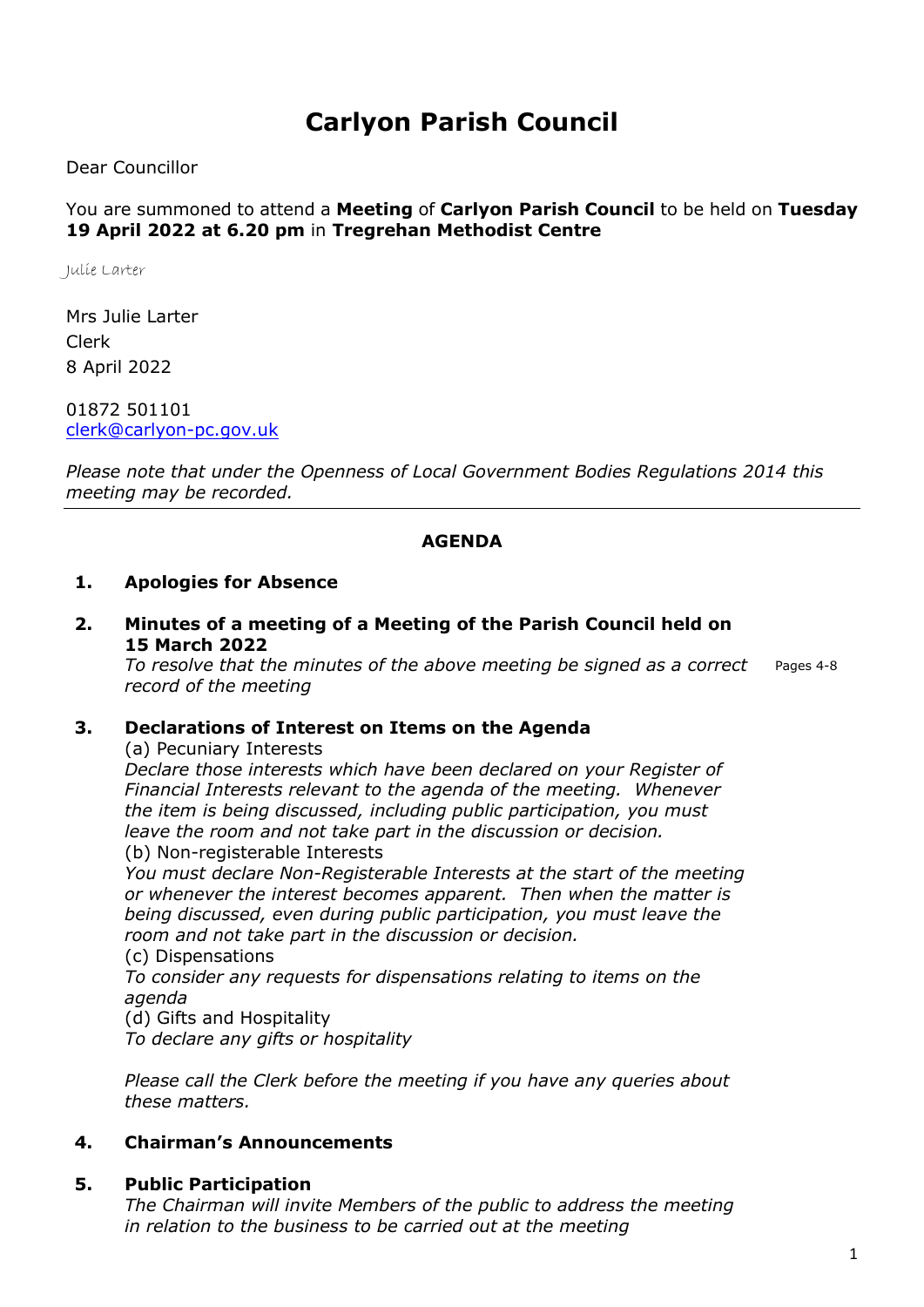15 minutes will be allocated for public participation (this can be extended at the Chairman's discretion). Each person addressing the Council will be allocated a maximum of two minutes

#### 6. Cornwall Councillor's Report

To receive a report from Cllr James Mustoe

#### 7. Planning Applications and Related Matters

(a) To consider a response to consultation by the Planning Authority on the following applications and any applications received after publication of this summons

(i) PA22/02905 – Crinnis Beach: Non-material amendment to the description of the development and condition 1 to enable the use of the compound area within the site boundary for ancillary parking in relation to decision PA21/10167 dated 21/02/2022

(ii) PA22/002543 – 124 Cuddra Road: Works to trees subject to a TPO, works include works to an Oak and Sycamore

(iii) PA22/02675 – Alpine, Crinnis Close: Demolition of car port and construction of domestic extension and associated works

(iv) PA22/01375 – The Eden Project: Retrospective consent for works to realign road, drainage works and associated landscaping

(v) PA22/02874 – 4 Boscundle Close: Proposed residential garage, hardstanding and associated works. Resubmission of approval PA21/02708

(vi) PA22/01492 – Edens Backpackers, 17 Tregrehan Mills: Construction of a large raised rear decking area and the upgrade of the existing solar panels

(vii) PA22/03117 – 2 Sea Road: Single storey extension

To receive an update on the following planning application: PA22/00415 – Mid Cornwall Business Centre, Par Moor Road: Construction of a new vehicular access to the existing site from Cypress Avenue

#### 8. Neighbourhood Plan

To note any progress

#### 9. Parish Projects

(i) Jubilee Celebrations To receive an update and authorise any expenditure (ii) Cypress Avenue To receive an update and authorise any expenditure (iii) Other current projects To receive an update and authorise any expenditure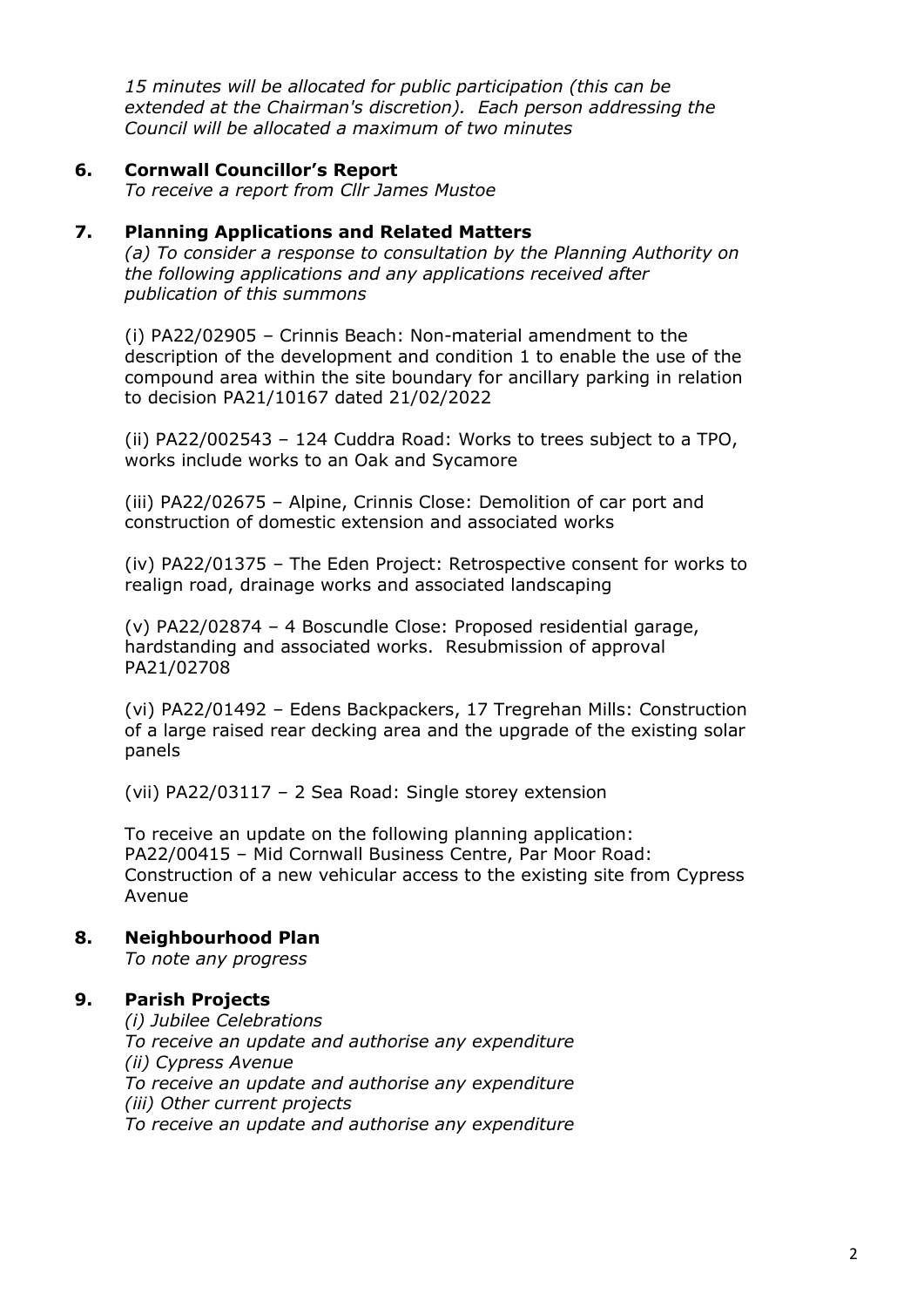|     | 10. Parish Issues<br>(i) Tregrehan Playing Fields<br>To note any concerns<br>(ii) Carlyon Recreation Area<br>To note any concerns<br>(iii) Beach Development<br>To note the current situation<br>(iv) Tregrehan Methodist Church<br>To consider whether to make an offer to buy the building |           |
|-----|----------------------------------------------------------------------------------------------------------------------------------------------------------------------------------------------------------------------------------------------------------------------------------------------|-----------|
|     | (v) Highways<br>To note any concerns                                                                                                                                                                                                                                                         |           |
| 11. | <b>Financial Matters</b><br>To note the current financial position and authorise payments                                                                                                                                                                                                    | Page 9-10 |
| 12. | <b>Training/Meetings Attended</b><br>To note any training or meetings attended by members or the Clerk                                                                                                                                                                                       |           |
| 13. | <b>Correspondence</b><br>To note any correspondence received since the last meeting                                                                                                                                                                                                          | Page 11   |
|     | 14. Dates for the Diary<br>To note dates for members' diaries                                                                                                                                                                                                                                |           |
|     |                                                                                                                                                                                                                                                                                              |           |

- 15. Dates of Forthcoming Meetings (Ch = Charlestown Primary School; T=Tregrehan Methodist Church) 17 May (Annual Meeting of the Parish Council) (Ch), 21 June (T), 19 July (Ch), 20 September (Ch), 18 October (T), 15 November (Ch), 20 December (T)
- 16. Exclusion of the Public and Press Under Section 1(2) of the Public Bodies (Admission to Meetings) Act 1960 it is proposed to exclude members of the public and the press for the following agenda item as it contains commercially sensitive information
- 17 Tregrehan Methodist Centre

Further to a discussion under 10 (iv) if the decision is to proceed then the amount to be offered will be determined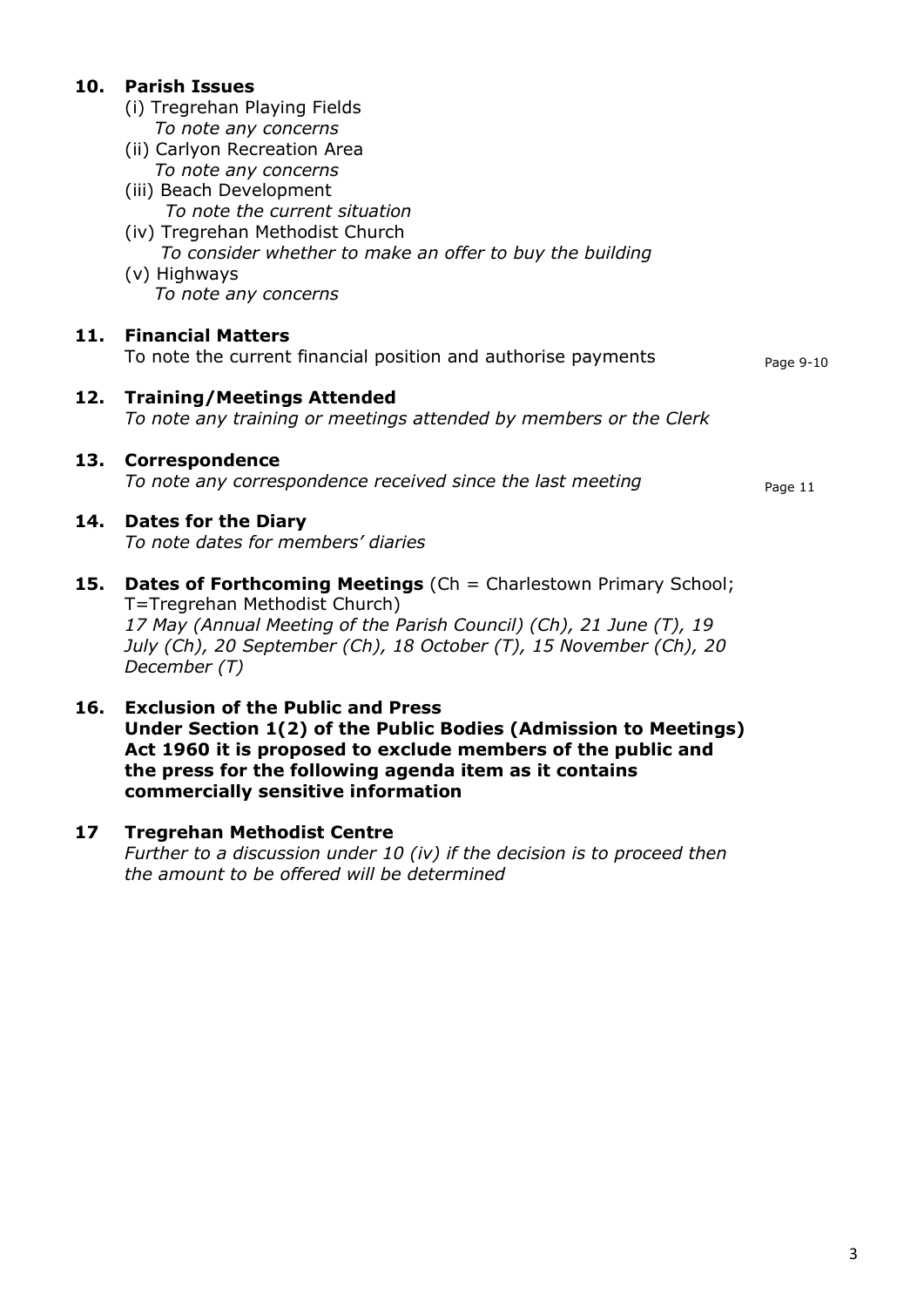### MINUTES of a MEETING OF CARLYON PARISH COUNCIL held on TUESDAY 15 March 2022 at 6.00 pm in Charlestown Primary School

Present: Cllrs Paul Trudgian (Chairman), Myles Breary,

Jane Chantrill-Burns, Ann Taylor, Lynn Parsons, Nathan Cooper

**In attendance:** Cllr James Mustoe, CC; Julie Larter (Clerk); 5 members of the public.

# (21/143) Apologies for Absence

Apologies were received from Cllr Heidi Clemo and Cllr Mark Seckerson.

# (21/144) Minutes of a Meeting of the Parish Council held on 15 February 2022

It was RESOLVED that the minutes of a Meeting of the Parish Council held on 15 February 2022 be signed as an accurate record of the meeting.

# (21/145) Declarations of Interest on Items on the Agenda

There were no declarations of interest.

# (21/146) Chairman's Announcements

The Chairman had no announcements to make.

# (21/147) Public Participation

A member of the public raised his concerns about 2 gaps in the seaward hedge of Carlyon recreation field. A member of the public remains concerned about planning application PA21/00415 as he felt there is no need for this new junction which would bisect the footpath/cycle path and no business plan has been submitted to justify it.

# (21/148) Cornwall Councillor's Report

Cllr Mustoe reported that he has had another meeting with officers from Cormac and Cornwall Council regarding Tregrehan water course issues. Cllr Mustoe's full report is on the parish council website.

# (21/149) Planning Applications and Related Matters

(i) PA21/01713 – 71 Sea Road: Demolition of existing conservatory and construction of kitchen extension and attached annexe (modification of existing extant approval C2/07/01144)

It was RESOLVED that the Clerk should respond to the Planning Authority (Cornwall Council) stating that the parish council has no objections to the proposal provided it is conditioned so that it cannot become a separate dwelling.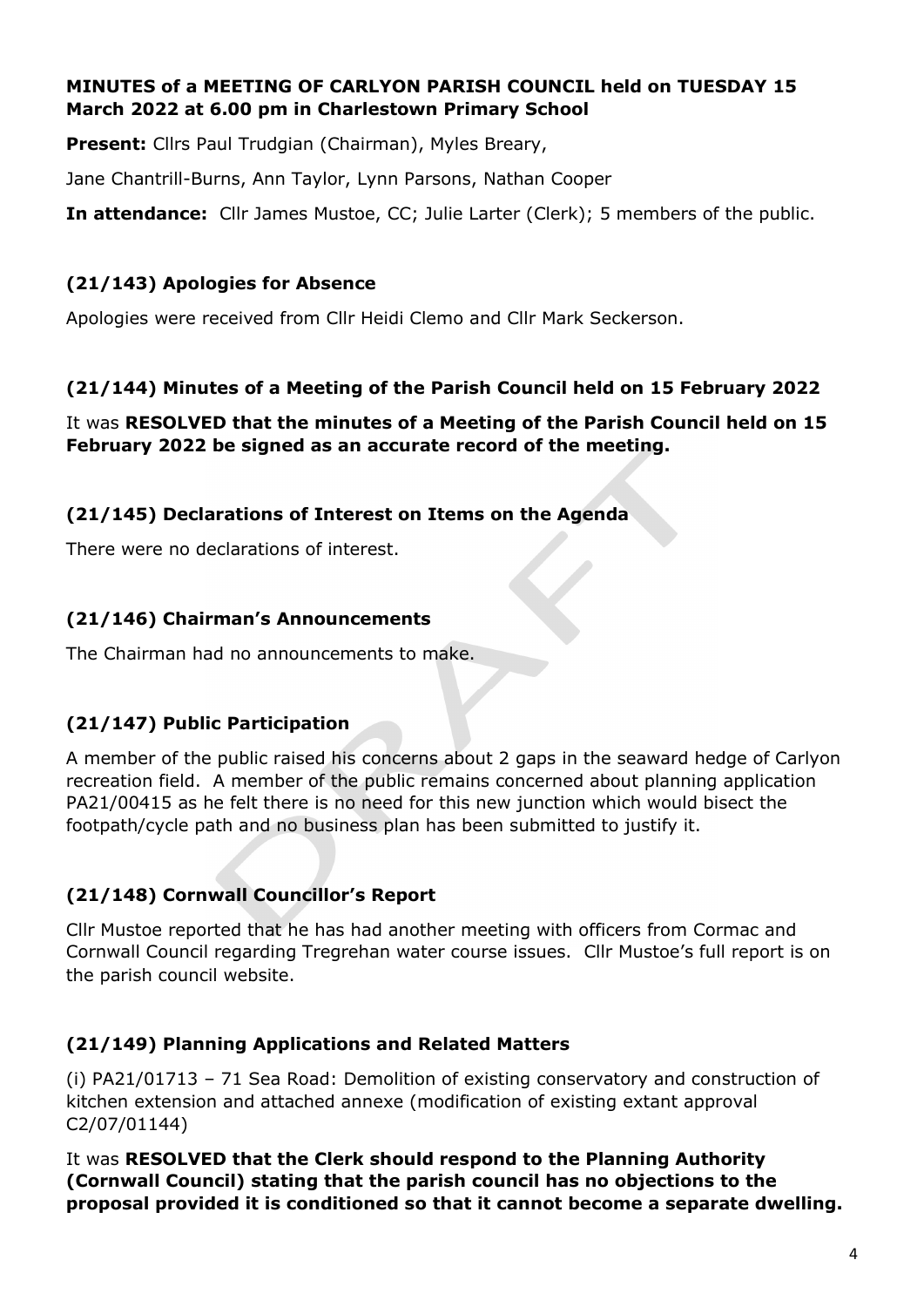(ii) PA22/01287 – 128 Cuddra Road: Works to a tree subject to a Tree Preservation Order, works are for the removal of roughly 3-4 branches from an Oak tree in order to re-balance the tree and prevent any damage to the garage in the future.

### It was RESOLVED that the Clerk should respond to the Planning Authority stating that the parish council objects to the proposal in line with the Tree Officer's comments.

(ii) PA22/00415 – Mid Cornwall Business Centre, Par Moor Road: Construction of a new vehicular access to the existing site from Cypress Avenue

A response from the applicant was discussed. The Clerk was asked to write to the planning officer thanking the applicant for his comments following the council's objection but stating that the parish council maintains its objection for the reasons previously stated. In addition to those comments the council would like to add that bisecting the shared pavement/cycle path is incongruous with the cycle path improvements currently being undertaken on Par Moor Road and creates a considerably safety risk to pedestrians and cyclists. The Clerk was asked to request a site meeting with the planning officer and Cllr Mustoe.

Additional item received after publication of the agenda:

### Crinnis Beach

CEG would like to permit parking on the beach over the summer and has asked the parish council for a letter of support. This additional parking provision will accommodate around 150 cars and combined with the top car park there would be an overall parking capacity of around 320 spaces. An extra security officer will be employed at the bottom of the access road to control upward and downward traffic to ensure the safety of pedestrians on the footpath and he or she will be in radio contact with a security officer at the top. Parking on the beach will be permitted in the evenings and overnight parking will be prohibited, controlled as there will be 24/7 security on site. The beach level car park will only be used once capacity has been reached in the top car park. Councillors welcomed the proposal and it was RESOLVED that the Clerk should send a letter of support to CEG but seeking reassurance that beach parking will be permitted for blue badge holders.

# (21/150) Neighbourhood Plan

Mr Malcolm reported that he has now heard back from Robert Lacey and he is working through amendments to the draft plan and consequently will need to change the references on some of the appendices. The next step is to get the Basic Conditions Statement written by a consultant.

# (21/151) Parish Projects

### (i) Jubilee Celebrations

Plans for the beacon party are progressing well and the next step is to hold a site meeting and to sort out timing.

Residents in Tregrehan are planning a celebratory tea party on 4 June as they have done in previous jubilee years and have asked for a grant of £250 towards the cost. It was RESOLVED to make a grant of £250 towards the tea party. Cllr Parsons objected.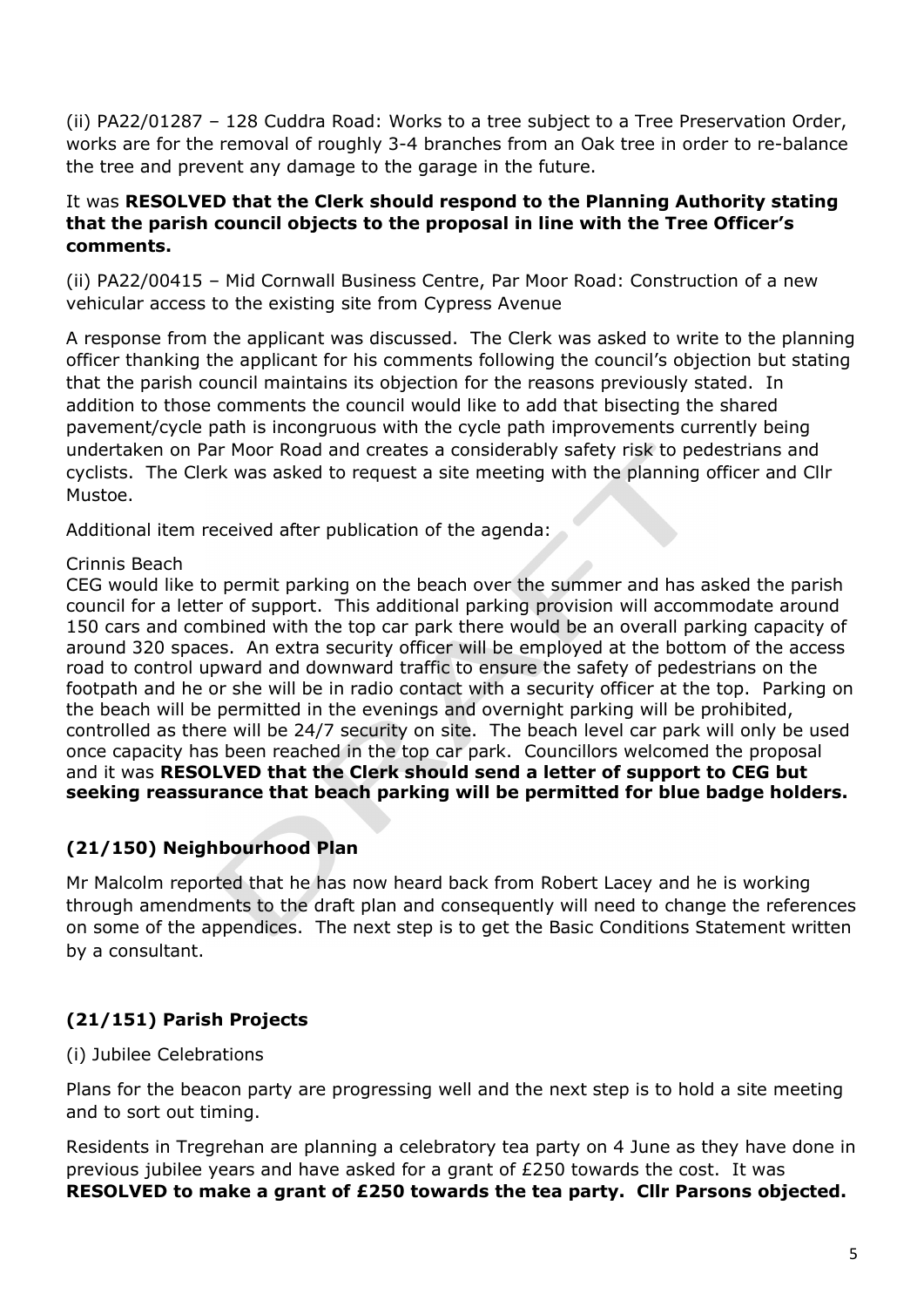### (ii) Cypress Avenue

The Chairman thanked all the volunteers that turned out on 27 February to help with clearing the first 20m of the road. The Clerk was asked to enquire about the availability of the community trailer in order to arrange the next session. The clerk was asked to inform Cormac that the Cornish shovel from the trailer needs attention.

(iii) Other current projects

Tregrehan Jubilee Park

The Chairman thanked Cllr Parsons and her team of volunteers for further clearance work. Cllr Parsons has arranged another session on 26 March but does not need the community trailer so the Clerk will cancel the booking. Cleared vegetation needs disposing of and Cllr Parsons has enquired about the cost of hiring a chipper. The Clerk suggested asking Cormac who removed previous cut vegetation. It was RESOLVED to authorise expenditure on either a cutter or removal by Cormac. The Clerk will investigate which is the cheapest option. Cllr Taylor offered to donate some Primrose plants to go in the hedge and Cllr Mustoe offered some Sunflower seeds.

Wild Flower Verge – A391

Melissa Ralph who arranged planting the original wild flower area has surveyed the patch and reported that generally it is in good condition but could do with raking over and a sprinkling of wild flower seeds would be a good idea. Cllr Chantrill-Burns said that a resident is able to obtain some wild flower seeds from Heligan and these could be used. It was RESOLVED to use the free seeds, but if these were no longer available to purchase some seeds and instruct our contractor to sow them.

Notice Board for Gwallon Keas

The Clerk wondered whether it would be possible to install a noticeboard inside the bus stop outside the estate and was asked to make enquiries with Cornwall Council for a future discussion.

# (21/152) Parish Issues

(i) Tregrehan Playing Fields

No issues were reported.

#### (ii) Carlyon Recreation Field

The monthly safety inspection highlighted as a safety issue the 2 gaps in the seaward hedge that the member of public had alluded to earlier. It was RESOLVED to ask our contractor to install temporary emergency fencing and to plant Blackthorn to fill in the hedge. The contractor is also to be asked to clear the drainage ditch adjacent to the main gate.

(iii) Beach Development

There was nothing to report.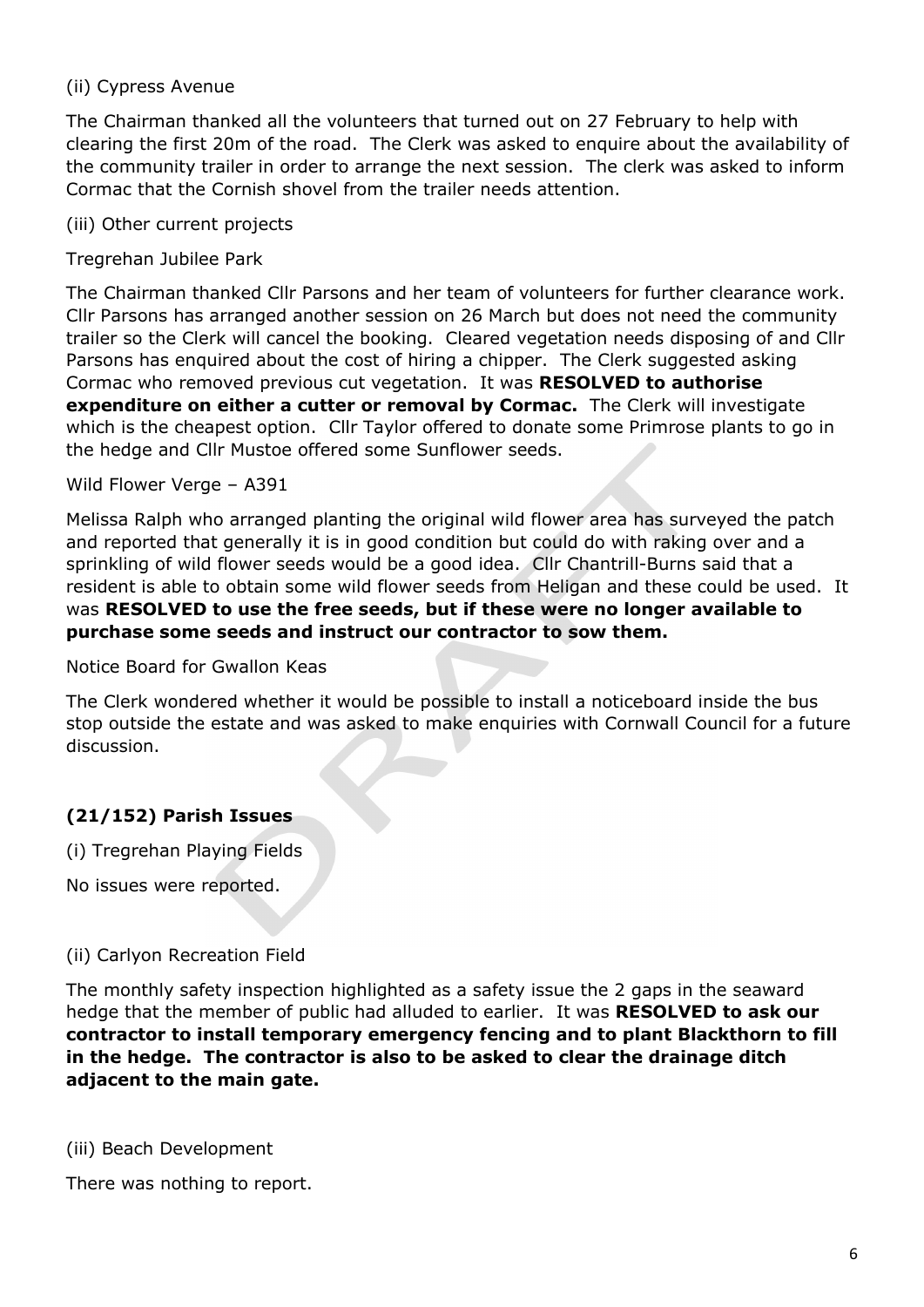### (iv) Tregrehan Methodist Church

(i) Terms of Reference

### It was RESOLVED to adopt the draft Terms of Reference for the Working Party that had been previously circulated.

### (ii) Current Situation

The valuation has been carried out but due to family sickness, the report has been delayed but should be available next week.

### (v) Highways Matters

(i) Frequency of Bus Services through Tregrehan Mills

A resident has complained that there are too many empty buses travelling through the village. The Clerk has contacted the bus companies involved and the village is currently served by 2 routes – St Austell to Luxulyan and St Austell – Lostwithiel. Councillors felt that there are valid reasons why Tregrehan is part of the bus network and they wished to see the services continue.

(ii) Other Highway Concerns

There were no other concerns.

# (21/153) Financial Matters

(a) Asset Register

The Asset Register was reviewed and found to be in order.

### (b) Insurance Renewal

The Clerk explained that she had tried to obtain 3 quotes but only one had been received in time for the meeting. It was RESOLVED to renew the council's insurance with AJ Gallagher and to enter into a 3 year long-term agreement.

#### (c) Tregrehan Defibrillator

The Clerk explained that the battery in the public access defibrillator in Tregrehan needs replacing at a cost of £400. Alternatively Duchy Defibrillators have offered to instal a new unit at a cost of £450 and there would be no ongoing liability for the council to replace the battery. It was RESOLVED to replace the unit.

The Clerk was asked to arrange training in using the defibrillator.

(d) It was noted that the Local Government Pay Settlement for 2021/22 has now been agreed at 1.5%, backdated to 1 April 2021.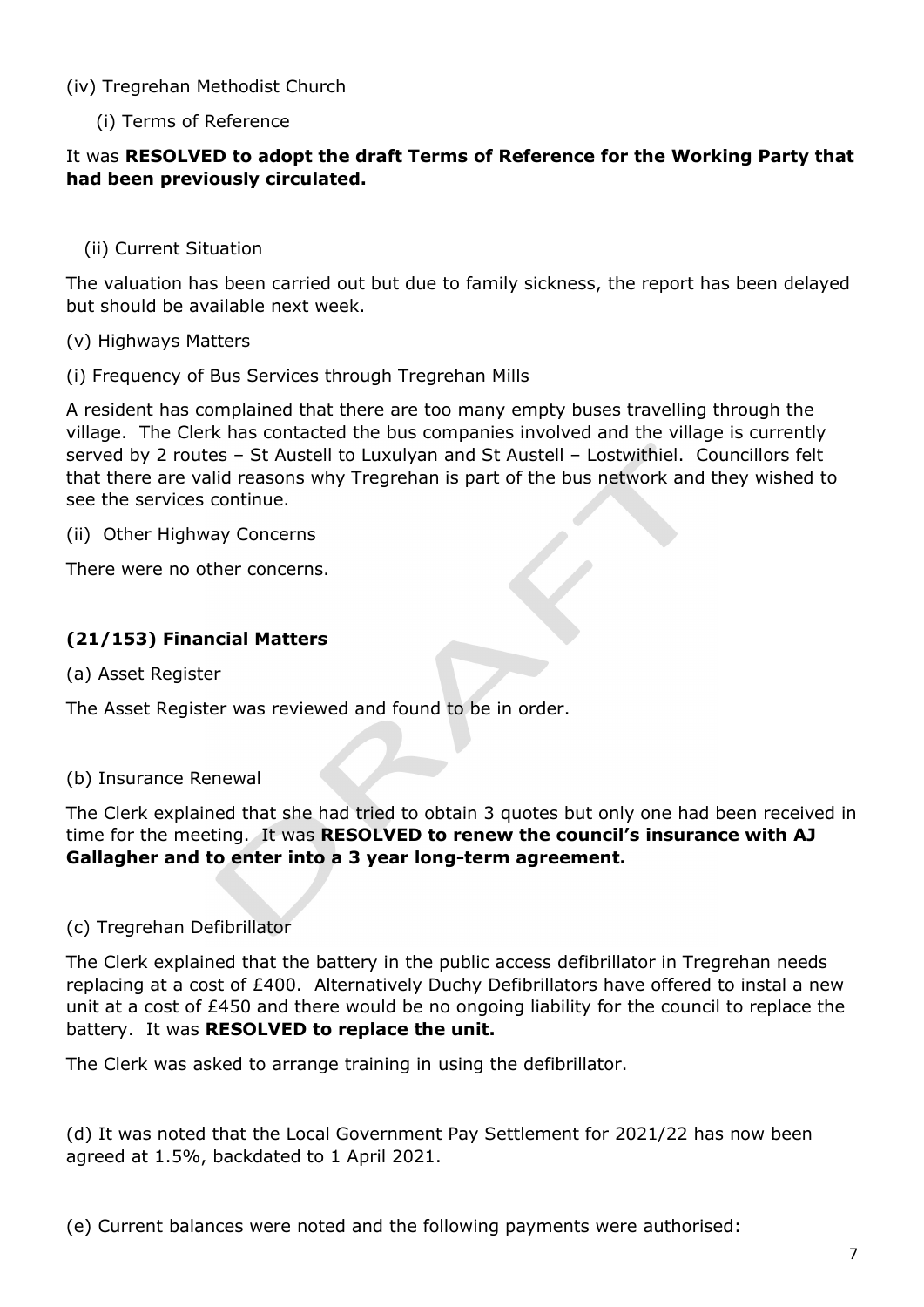| DD          | Lloyds Bank                  | Credit card*                                  | £434.86 |
|-------------|------------------------------|-----------------------------------------------|---------|
| <b>BACS</b> | Cornwall Industrial Supplies | High Viz tabards                              | £38.22  |
| <b>BACS</b> | A & A Maintenance            | Installing dog stations                       | £75.00  |
| <b>BACS</b> | Mrs J Larter                 | March salary, postage, mileage and<br>oncosts | f*      |

# (21/154) Meetings/Training Attended by Councillors or the Clerk

27 February – Councillors and volunteers undertook verge clearance work on Cypress Avenue

6 March – Chairman planted the Jubilee Tree as part of The Queen's Green Canopy, assisted by Cllrs Seckerson and Parsons and Cllr James Mustoe.

### (21/155) Correspondence Received

A list of correspondence had previously been circulated and the following correspondence had been received after publication of the agenda:

- Details of Cornwall Council's re-structured Community Link Officer team
- Correspondence from Eden regarding a seismic event on 9 March

# (21/156) Dates for the Diary

21 March – Planning training (Cllr Cooper to attend)

24 March – St Austell and Mevagissey Community Network Panel (Cllr Taylor and the Clerk to attend)

26 March – Spring clean – 10.00 in Tregrehan and Sea Road

### (21/157) Dates of Forthcoming Meetings

19 April (T), (this will be preceded by the Annual Parish Meeting), 17 May (Ch), 21 June (T), 19 July (Ch), 20 September (Ch), 18 October (T), 15 November (Ch), 20 December (T)

The meeting closed at 7.18 pm

……………………………………………… ……………………………………………………..

Chairman Date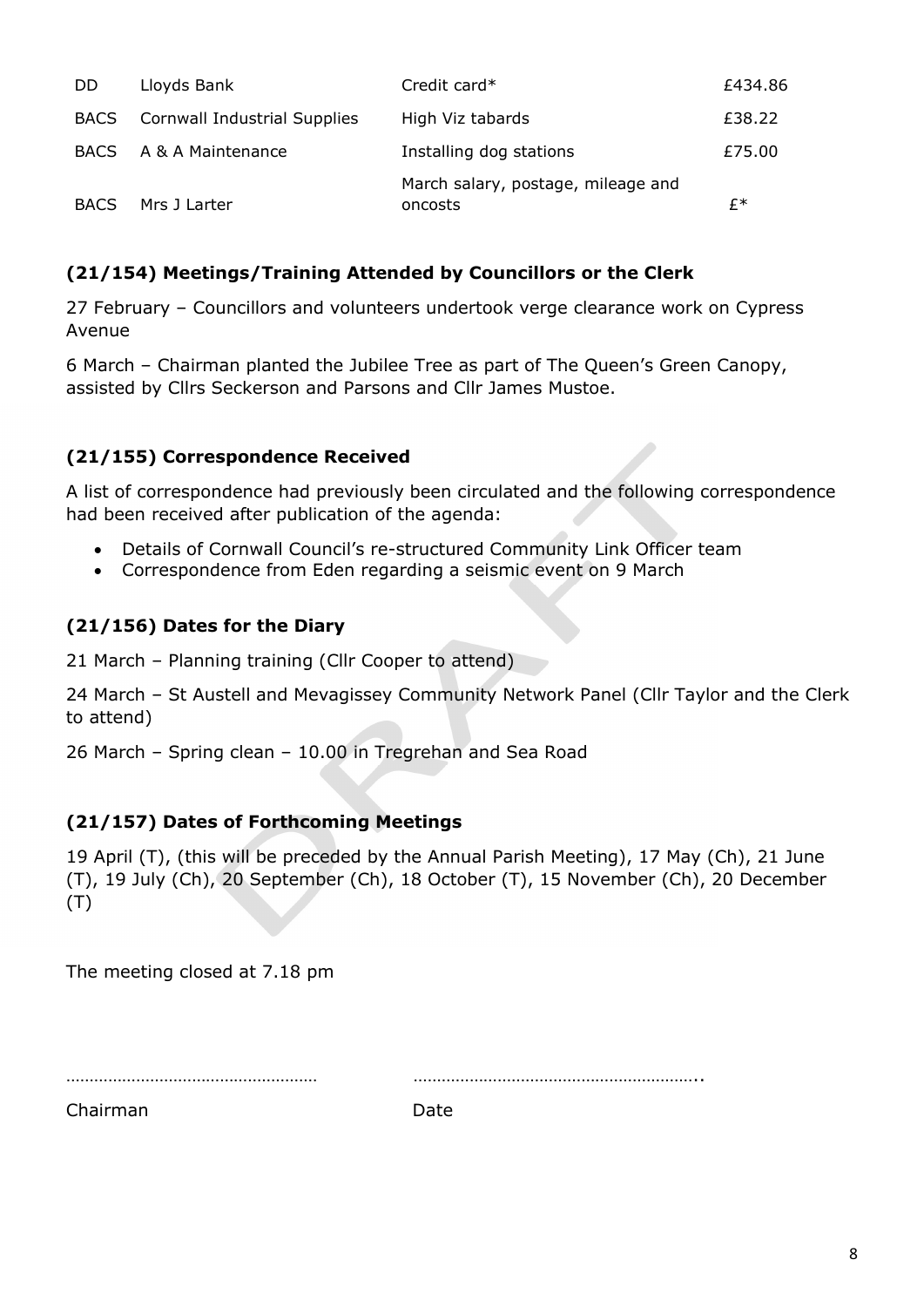# Carlyon Parish Council Budget Monitor Report to 31 March 2022

|                                       |   | <b>Budget</b> |           | Expenditure                  | % of Budget |
|---------------------------------------|---|---------------|-----------|------------------------------|-------------|
|                                       | £ |               | £         |                              | £           |
| <b>Employee Costs</b>                 |   |               |           |                              |             |
| Clerk's salary (including oncosts)    | £ | 10,250.00     | £         | 9,038.76                     | 88.18%      |
| Training & conference expenses        | £ | 1,000.00      | £         | 329.50                       | 32.95%      |
| <b>Clerks Room Allowance</b>          | £ | 320.00        | £         | 312.00                       | 97.50%      |
| Clerk's travel and subsistence        | £ | 300.00        | £         | 394.27                       | 131.42%     |
| <b>Total employee related costs</b>   | £ | 11,870.00     |           | £10,074.53                   | 84.87%      |
| <b>Administration Costs</b>           |   |               |           |                              |             |
| Office expenses                       | £ | 750.00        | £         | 138.36                       | 18.45%      |
| Postage                               | £ | 200.00        | £         | 77.33                        | 38.67%      |
| Photocopying                          | £ | 150.00        | £         | 23.50                        | 15.67%      |
| Office equipment                      | £ | 600.00        | £         | 440.74                       | 73.46%      |
| Insurance                             | £ | 600.00        | £         | 483.11                       | 80.52%      |
| Subscriptions                         | £ | 800.00        | £         | 715.67                       | 89.46%      |
| Website                               | £ | 500.00        | £         | 402.00                       | 80.40%      |
| <b>Audit Fees</b>                     | £ | 500.00        | £         | 400.00                       | 80.00%      |
| <b>Bank charges</b>                   | £ | 150.00        | £         | 108.00                       | 72.00%      |
| <b>Books and Publications</b>         | £ | 100.00        | £         | 28.70                        | 28.70%      |
| <b>Meeting Expenses</b>               | £ | 300.00        | £         | 100.00                       | 33.33%      |
| <b>Total Administration Costs</b>     | £ | 4,650.00      | £         | 2,917.41                     | 62.74%      |
| <b>Other Expenses</b>                 |   |               |           |                              |             |
| <b>Chairman's Allowance</b>           | £ | 100.00        | £         |                              | 0.00%       |
| <b>Councillors Travel/Subsistence</b> | £ | 500.00        | £         |                              | 0.00%       |
| Parish Maintenance                    | £ | 10,000.00     | £         | 2,338.02                     | 23.38%      |
| Parish Projects                       | £ | 6,000.00      | £         | 5,728.55                     | 95.48%      |
| <b>Carlyon Recreation Field</b>       | £ | 1,500.00      | £         | 420.00                       | 28.00%      |
| <b>Tregrehan Recreation Fields</b>    | £ | 1,500.00      | £         | 32.76                        | 2.18%       |
| Neighbourhood Plan                    | £ | 2,000.00      | £         |                              | 0.00%       |
| Neighbourhood Plan Grant              | £ | $\frac{1}{2}$ | £         | $\qquad \qquad \blacksquare$ |             |
| <b>Election Fund</b>                  | £ | 3,000.00      | ${\bf f}$ | 510.00                       | 17.00%      |
| <b>Total Other Expenses</b>           |   | £ 24,600.00   |           | £ 9,029.33                   | 36.70%      |
| <b>Total VAT</b>                      |   |               |           | £ 1,288.42                   |             |
| <b>Total Expenditure</b>              |   | £ 41,120.00   |           | £23,309.69                   | 56.69%      |
|                                       |   |               |           |                              |             |
| <b>Reserves</b>                       |   |               |           |                              |             |
| Community building                    | £ | 75,000.00     | £         |                              | 0.00%       |
| <b>General Contingency</b>            | £ | 10,000.00     | £         |                              | 0.00%       |
| <b>Total Reserves</b>                 |   | £ 85,000.00   | £         |                              | $0.00\%$    |
| Income                                |   |               |           |                              |             |
| Precept                               | £ | 28,671.49     |           | £ 28,671.49                  | 100.00%     |
| <b>CTSG</b>                           | £ |               | £         | 211.05                       |             |
| VAT                                   | £ |               | £         | 1,687.29                     |             |
| <b>CIL</b>                            |   |               |           | £14,252.26                   |             |
| Other Income                          |   |               | £         | 1,246.41                     |             |
| <b>Total Income</b>                   |   | £ 28,671.49   |           | £46,068.50                   |             |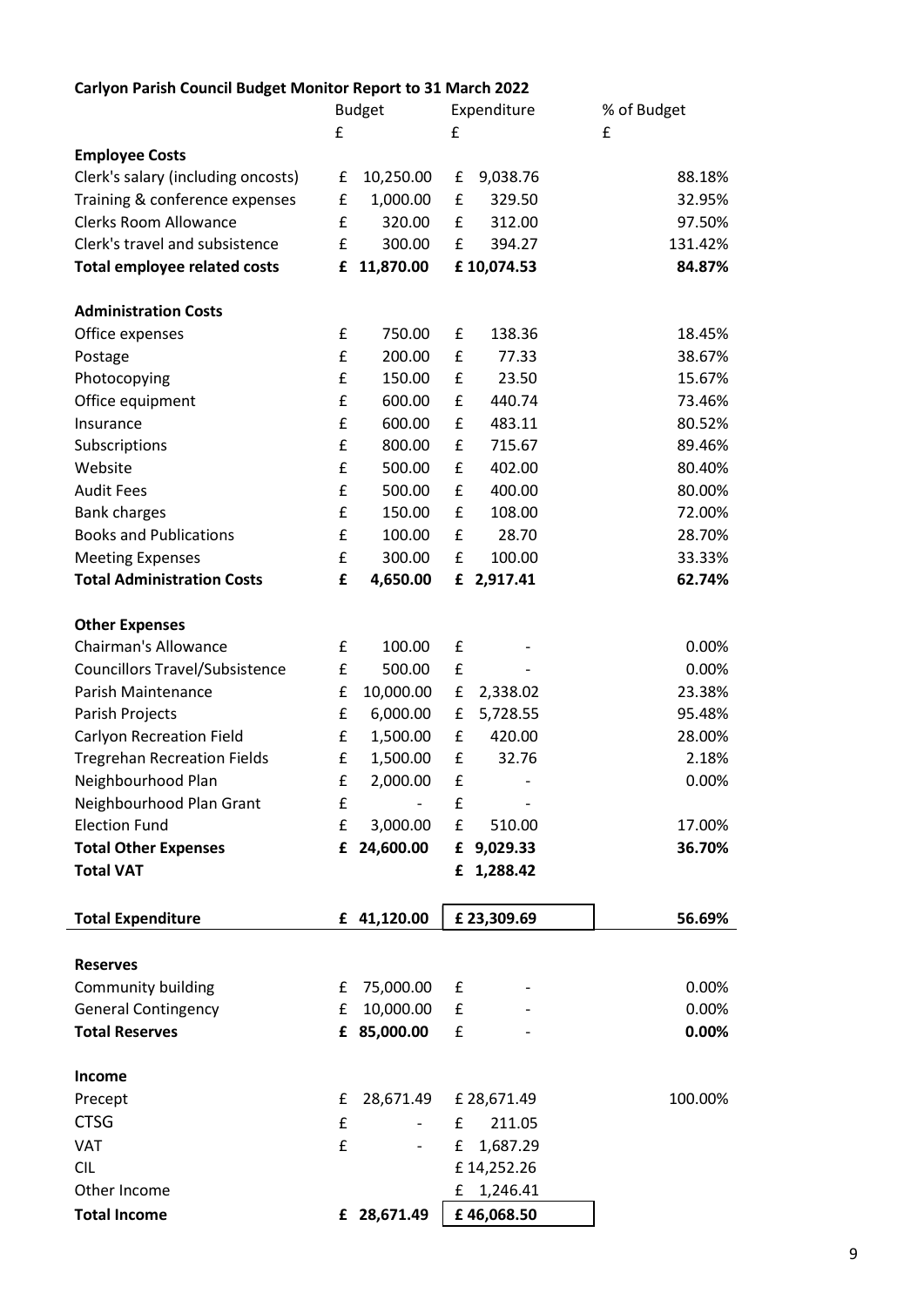| <b>Balance as at 31/03/2021</b> |                           | £112,558.24    |
|---------------------------------|---------------------------|----------------|
|                                 | Add income                | 46,068.50<br>£ |
|                                 | Less expenditure          | 23,309.69<br>£ |
|                                 |                           | £135,317.05    |
| <b>Bank Reconciliation</b>      |                           |                |
| Balance as at 31/03/2022        | <b>Current Account</b>    | 44,621.03<br>£ |
|                                 | Less outstanding payments | £              |
|                                 |                           | 44,621.03<br>£ |
| Balance as at 31/03/2022        | <b>Instant Access</b>     | 90,696.02<br>£ |
|                                 | <b>Total Funds Held</b>   | £135,317.05    |